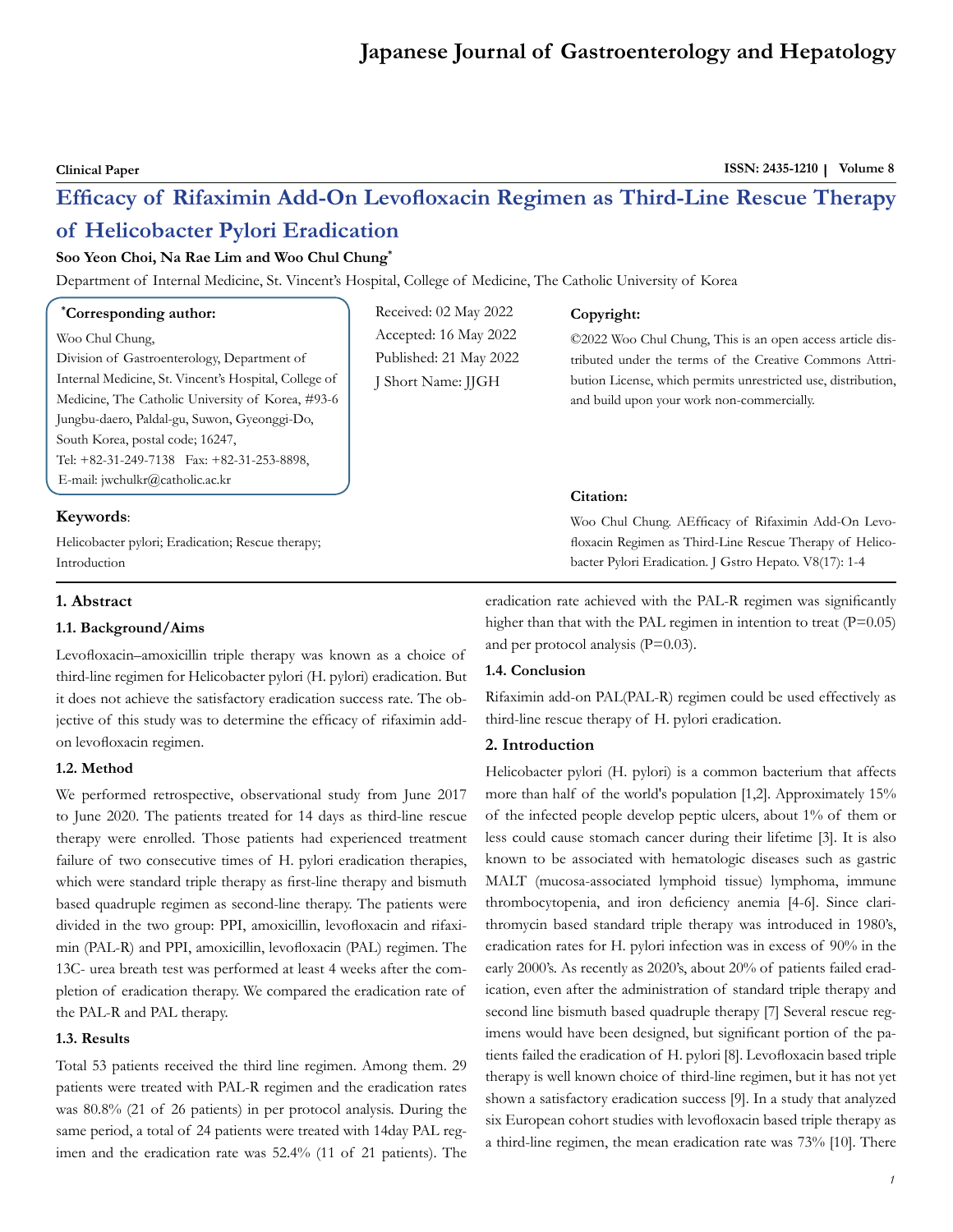were studies showing that the eradication period of 10 days or longer is more effective, but there are few studies on third line therapy [8]. Furthermore, antibiotic resistance to levofloxacin is also increasing, like other antibiotics. According to the recently published systemic review, there was a tendency to increase the resistance to levofloxacin over the years [11] In particular, levofloxacin resistance was 29% in Southeast Asia and 31% in the Western pacific region in 2012-2016. It is concerned that the effectiveness of levofloxacin triple therapy would be decreasing as resistance to levofloxacin increases. In recent studies of Korea and Japan studies for the levofloxacin based triple regimen as a third-line regimen, the eradication rates were relatively low (43-57%) [12,13]. Rifaximin is one of the rifamycin derivatives and also has an antimicrobial effect on H. pylori. Since this drug is hardly absorbed by the gastric and intestinal mucosa, it maintains high concentration in the gastrointestinal tract and has a little systemic adverse effect [14]. Therefore, Rifaximin is mainly used in gastrointestinal infections, and it could be expected to be effective in H. pylori eradication treatment. Unfortunately, there were limited data for the efficacy of rifaximin-added regimen. In this study, we aimed to compare the rifaximin add-on levofloxacin regimen as a third-line regimen with traditional levofloxacin triple therapy.

#### **3. Methods**

#### **3.1. Study Design**

The retrospective observational study was approved by the Ethics Committee of the Catholic University of Korea (VC20RISI0200). The authors reviewed the electronic medical chart of patient who received the third line rescue therapy at the St. Vincent's Hospital, the Catholic University of Korea from June 2017 to June 2020. The data abstracted including age, gender, first and second line H. pylori eradication regimens therapy, a history of pretreatment with a PPI or histamine-2 receptor antagonist (H2RA), endoscopic findings, and adverse events. All patients underwent esophagogastroduodenoscopy prior to eradication therapy. And all patients who received the the first line H. pylori eradication regimens therapy (proton pump inhibitor (PPI), amoxicillin, and clarithromycin for 14 days) and second line quadruple regimen (PPI, bismuth, tetracycline, and metronidazole for 7 days) were included this study. H. pylori infection was diagnosed by the rapid urease test (CLO test) or the initial biopsy (Warthin–Starry stain), and treatment failure confirmed by the 13C-urea breath test (UBT) after at least 4weeks.

# **3.3. Third Line H. Pylori Eradication Regimen and Treatment Outcome**

The patients were divided in the two group: PALR and PAL group.

The PALR group included the patients who received the14-days high dose PPI, amoxicillin 500 mg b.i.d., levofloxacin 250 mg b.i.d., rifaximin 400 mg t.i.d. And 14 days high dose PPI, amoxicillin 500 mg b.i.d., levofloxacin 250 mg b.i.d were used for patients of PAL group. The success rate of eradication was evaluated by intention-to-treat and per-protocol analyses. Exclusion criteria for per-protocol analysis included patients with poor compliance and patients who did not return to undergo a UBT test to assess the results of third-line therapy.

The primary outcome was the eradication rate after third line rescue therapy.

#### **4. Statistics**

For categorical variables, chi-square test or Fisher exact test was performed. Basically chi-square test was used and Fisher exact test was used only when more than 20% of expected frequencies were lower than 5. For continuous variables, Mann-Whitney test was performed. The p-values less than 0.05 were considered significant. All the statistical analyses were performed using the SPSS version 18.0 for Windows (SPSS Inc., Chicago, IL, U.

# **5. Results**

A total of 53 patients were enrolled the third line rescue therapy for H. pylori eradication. Of them, 29 patients were treated with the PAL-R regimen, and 21 patients were treated with the PAL regimen. The baseline characteristics of each group are provided in Table 1. The mean age of patients was  $63.5 \pm 12.8$  in the PAL group and  $63.8$ ± 10.6 in the PAL-R group. Males comprised 37.5% of the PAL, 55.2% of the PAL-R group. The endoscopic diagnosis of each group did not show significant differences. The PP analysis, the data of 21 patients with the PAL and 26 patients with the PAL-R regimen were analyzed. The eradication rates in intention to treat (ITT) analyses were 45.8% (11 of 24 patients) in the PAL group, 75.9% (21 of 29 patients) in the PAL-R group.  $(P=0.05)$  The eradication rates in per-protocol (PP) analyses were 52.4% (11 of 21 patients) in the PAL group, 80.8% (21 of 26 patients) in the PAL-R group. (P=0.03) The eradication rate achieved with the PAL-R regimen was significantly higher than that with the PAL regimen in PP analyses. (Figure 1) There was no significant adverse event. The overall treatment was completed successfully without any drug administration problems.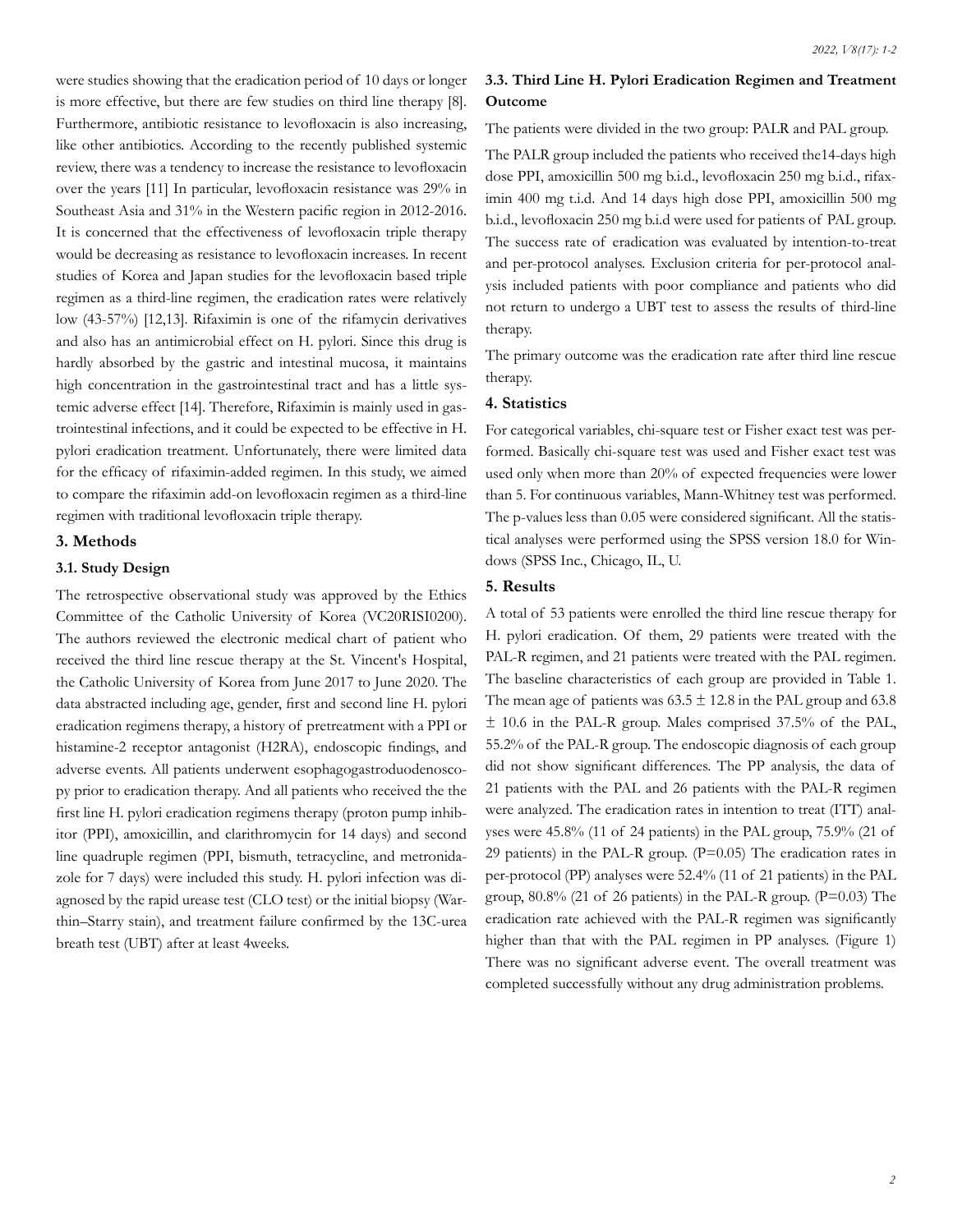

**Figure 1.** Eradication rate of the PALR regimen and PAL regimen. The eradication rate achieved with the PAL-R regimen was significantly higher than that with the PAL regimen in intention to treat ( $P=0.05$ ) and per protocol analysis ( $P=0.03$ ).

|                              | $PAL(n=24)$     | $PAL-R (n=29)$  | P-value |  |
|------------------------------|-----------------|-----------------|---------|--|
| $Age, mean \pm SD$           | $63.5 \pm 12.8$ | $63.8 \pm 10.6$ | 0.909   |  |
| Male, $N$ $(\%)$             | 9(37.5%)        | $16(55.2\%)$    | 0.200   |  |
| <b>Endoscopic diagnosis</b>  |                 |                 |         |  |
| Gastric ulcer (%)            | $5(20.8\%)$     | 8(27.6%)        |         |  |
| Duodenal ulcer (%)           | $2(8.3\%)$      | $(2(6.9\%)$     |         |  |
| Gastritis (%)                | $11(45.8\%)$    | $10(34.5\%)$    |         |  |
| Gastric adenoma (%)          | 3(12.5%)        | $(4(13.8\%)$    |         |  |
| Early gastric cancer $(\% )$ | 3(12.5%)        | $5(17.2\%)$     |         |  |

**Table 1.** Baseline characteristics of patients.

# **6. Discussion**

The present study demonstrated the effectiveness of rifaximin-added regimen as a third-line H. pylori rescue therapy. This was a retrospective observational study, and we comapred the efficacy of third line rescue therpy between traditional levofloxacin triple regimen with rifaximin adding regimen. There was no significant drug adverse event between the two groups, and the PALR regimen group showed successful eradication rate of more than 80%, which was significantly higher than the PAL regimen group. In South Korea, standard primary H. pylori treatment guidelines recommend clarithromycin based standard triple therapy as first-line and bismuth quadruple therapy as second-line regimen [8,15]. Up to date, there is no clear recommendation of the third-line eradication regimen, when the second treatment fails. There are several regimens currently proposed as empirical third-line eradication therapy. High-dose proton pump inhibitor (PPI) and amoxicillin combined dual therapy are proposed, because amoxicillin will be active in acid dependent manner. High dose PPI can raise intragastric pH, and more active portion of amoxicillin influence the bacterium. However, more frequent dosing (4 times per day) might reduce the patient's compliance. And in a multi-center randomized controlled study of third-line H. pylori treatment published in Japan in 2013, the eradication rate of highdose PPI-amoxicillin dual therapy was low as 54.3% of ITT analysis

and 56.7% of PP analysis [12]. Rifamycin derivatives (rifampicin, rifabutin, and rifaximin) exert antibacterial activity against H. pylori. Rifabutin has been used as a rescue therapy after failed eradication therapy. A study published in 2016 showed a high eradication rate of 81.8 to 91.7% when rifabutin triple therapy administered as third- or fourth-line rescue therapy [16]. However, rifabutin has the disadvantage that it can rarely cause serious adverse effects such as myelotoxicity. Even when rifabutin administered for the treatment of H. pylori, bone marrow toxicity reported in 1.5-3.0% [17]. Levofloxacin based triple therapy has shown quite effective and safe results [9,10]. However, the resistance of H. pylori to levofloxacin has been increasing in recent years. Especially in Korea and Japan, Levofloxacin based triple therapy showed relatively low eradication rates (43-57%) [12,13]. In the present study, the eradication rate of the Levofloxacin triple therapy group was also as low as 54.5%. Levofloxacin triple therapy is currently widely used as a third-line rescue treatment in South Korea, but this suggests that another regimen is needed to replace it. Rifaximin is also a derivative of rifamycin like rifabutin, but it is nonabsorbable, thus resulting in low blood levels. Accordingly, it does not cause serious adverse effects associated with rifabutin [14]. Rifaximin triple therapies, a combination of (clarithromycin, amoxicillin or levofloxacin) and PPI, did not show a high eradication rate as a primary treatment for H. pylori. (18, 19) And in a study that